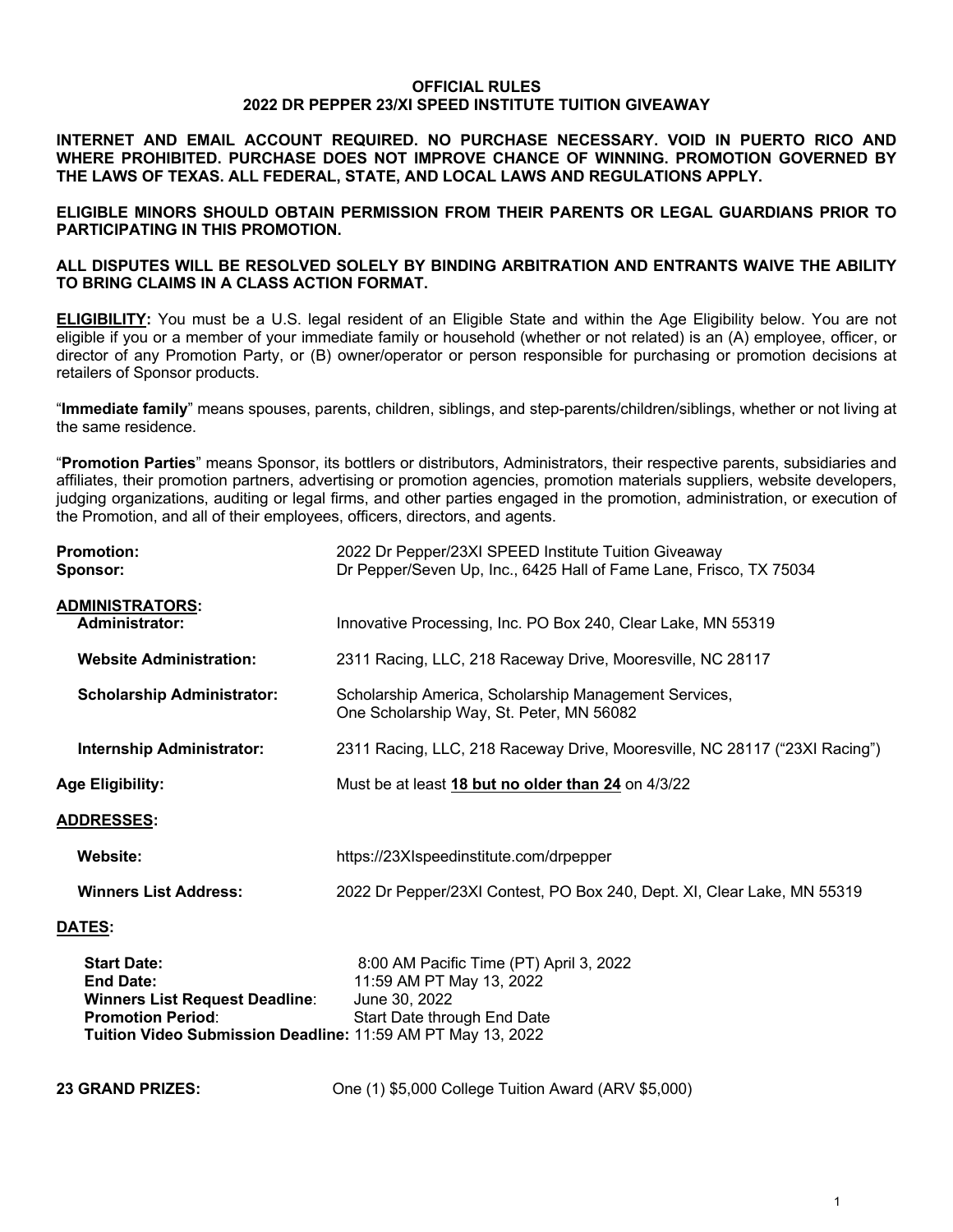## **FURTHER PRIZE DESCRIPTION/TERMS:**

From the 23 winning videos selected two (2) entrants may be selected by 23XI Racing and offered an opportunity to be an intern for 23XI Racing sometime during 2023 ("Internship"). The Internships shall at all times be subject to the 23XI Racing Terms and Conditions set forth below in these rules.

## **HOW TO ENTER:**

**ONLINE ENTRY:** Briefly describe your goal (under 50 characters) – how will you change the world (the "Goal")? From here, elaborate on your Goal with more details using 300 characters or less. Finally, you will upload a video that focuses on how winning this tuition will impact your life, shows your personality, and elaborates on your academic and professional goals (the "Video"). Videos must be submitted by the Tuition Video Submission Date. Sponsor will then select 23 tuition award winners based on the Videos submitted.

You can also nominate someone else who meets the Eligibility requirements above by filling in the person's name, email address, and an optional personal message. The nominated person will then complete the application process on their own.

By participating, you warrant and represent that the Goal does not violate any federal, state, or local laws or ordinances. You further warrant and represent that (1) Sponsor and its designees shall own the Goal; (2) that by entering (directly or by being nominated by someone else) you irrevocably assign to Sponsor and its designees any and all rights, title, and interest in the Goal including but not limited to all intellectual property rights; and (3) that Sponsor and its designees shall have, without limitation, the perpetual right worldwide to edit, adapt, modify, publish, exploit, and use the Goal in any way and in any media for trade, advertising, promotional, and/or other purposes as Sponsor and/or its designees may determine without further consideration, notification, or permission of entrants, winners, or any third parties. A Goal posted deemed having an inappropriate profile image could result in disqualification.

# **VIDEOS:**

All Videos must be:

- 1. In one of the following video types: .avi, .mov, .mpg, .mp4, mpeg, or .wmv
- 2. No more than one (1) minute in length and 50 megabytes in size
- 3. Your original creation
- 4. Suitable for publication
- 5. Submitted in English

Videos must not:

- 1. Have won previous awards
- 2. Have been previously published
- 3. Infringe on any third-party rights

Videos that are deemed by any judge in his or her sole discretion to be immoral, obscene, profane; sexually explicit or suggestive; unnecessarily violent or derogatory of any ethnic, racial, gender, religious, professional, or age group; profane or pornographic; contain nudity; promote alcohol, illegal drugs, tobacco, firearms/weapons (or the use of any of the foregoing); promote any activities that may appear unsafe or dangerous; promote any particular political agenda or message; are obscene or offensive; endorse any form of hate or hate group; appear to duplicate any other submitted entries; defame, misrepresent, or contain disparaging remarks about other people or companies; contain trademarks, logos, or trade dress owned by others, without permission (except for the nonexclusive use of the DR PEPPER trademarks, logos, and/or trade dress for the Videos only that Sponsor grants to all entrants solely for the purpose of the Promotion); contain any personal identification, such as full personal names, email addresses, or street addresses; contain copyrighted materials owned by others (including photographs, sculptures, paintings, and other works of art or images published on or in websites, television, movies, or other media); violate any law, or are not in keeping with Sponsor's image, or are in violation of these Official Rules may be disqualified. Entries that appear to duplicate any other submitted entries will be void, and only the first entry submitted (based on time/date) will be included in the Contest. All Videos become the property of the Sponsor and will not be returned. Videos will be judged on:

- 1. How you want to make an impact with your degree/education
- 2. Inclusion of Dr Pepper (not mandatory, but recommended)
- 3. Impact of tuition prize on your life, in your community, or the world
- 4. Overall presentation quality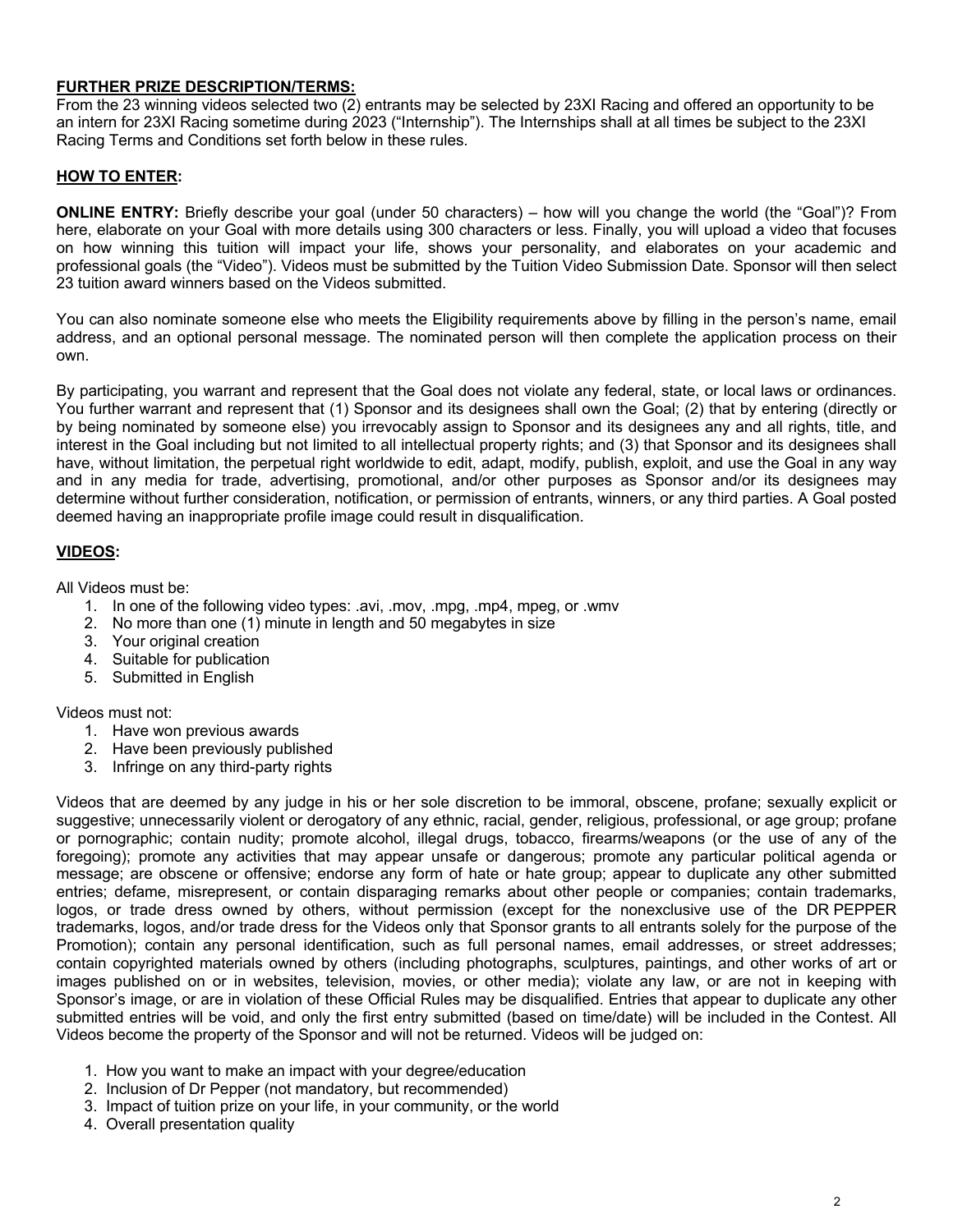By participating, you warrant and represent that your Video does not violate any federal, state, or local laws or ordinances. You further warrant and represent that (1) Sponsor and its designees shall own the Video (and all material embodied therein); (2) that by entering, the entrant irrevocably assigns to Sponsor and its designees any and all rights, title, and interest in the Video including but not limited to all intellectual property rights; and (3) that Sponsor and its designees shall have, without limitation, the perpetual right worldwide to edit, adapt, modify, publish, exploit, and use the Video in any way and in any media for trade, advertising, promotional, and/or other purposes as Sponsor and/or its designees may determine without further consideration, notification, or permission of entrants, winners, or any third parties.

**ENTRY LIMITS:** Goals must be received by the Entry Deadline. Limit one (1) Goal per person. You may not use more than one (1) name or residential or email address. Once a Video is submitted, the Video cannot be replaced or altered. Only one Video, one time, per person.

**NOTIFICATION:** Winners will be notified via the site, email, phone, or mail. After a reasonable number of attempts during a day (determined by Sponsor or Administrator), if contact is not made with winner or you do not claim the prize within period specified, the prize may be forfeited. Winner and, if applicable, winner's guest(s) may be required to sign an affidavit of eligibility and release of publicity/liability within the time Sponsor or Administrator specifies or prize may be forfeited. Affidavit may be scanned and emailed or faxed to the number provided by Sponsor or Administrator. Original signed affidavit must be returned by mail to address provided by Sponsor or Administrator.

**CONTESTANT WINNERS RIGHTS OF USAGE:** Sponsor reserves the right to document and track how tuition funds are being used for the Grand Prize Winners up through **December 31, 2026**. By accepting a prize, you agree to notify Sponsor of any changes to your contact information and provide updated information describing how the tuition prize is being used. Sponsor and 23XI Racing will have the right to include your name, nicknames, image, likeness, voice, signature facsimile, pictures, biographical information, or statements in any of Advertising Materials produced as a result of your participation in the Tuition Giveaway, and you hereby grant to Sponsor and 23XI Racing a license under any right that you have, including any intellectual property right or right of publicity, to make, distribute and use Advertising Materials. "Advertising Materials" shall include television and radio commercials, and any type of print and/or promotional materials including without limitation print advertisements, publicity, posters, displays, any type of point of sale materials, packaging, social media, historical materials and internet materials and content. Sponsor shall be under no obligation to make or use any Advertising Materials.

**GRAND PRIZE TUITION/EDUCATIONAL GRANTS:** \$5,000 (five thousand dollars) tuition/educational grant payable as follows:

- (a) as tuition to cover college or postsecondary vocational institution tuition, fees, books, supplies, equipment, related educational expenses, and on-campus room and board to be awarded in the form of a check distributed to the school (eligible under Title IV of the Higher Education Act of 1965 as amended) and located in the United States on behalf of the Winner or Winner's designee, who must be at least 17 years of age ("**Designee**"); or
- (b) To pay off student loans incurred for eligible costs in (a) above in the form of a check distributed to the lending institution on behalf of the Winner or Winner's Designee; or
- (c) A combination of (a) and (b) above in an amount not to exceed the prize amount.

All tuition/educational awards will be administered by Scholarship Management Services, a division of Scholarship America, and are subject to the following and all other terms of these Official Rules. Awards are to be used for postsecondary education expenses at an accredited two- or four-year college, technical school, vocational school, or master or doctorate degree program in the United States. Awards may be used to pay current educational expenses, student loans incurred in a previous academic year, or a combination of both. Checks for the full amount will be sent to the institution designated by the Winners. Payments applied to educational loans will be payable to the loan servicing company for the student. (Award may be considered taxable and Form 1099-Miscellaneous Income will be issued.)

Awards may be used for current educational expenses until the expiration date of December 31, 2023 (the "Expiration Date") or until a degree is earned, whichever occurs first. Following completion of a degree program, the Winner may opt to continue to pursue another degree level until the award expires or use toward existing education loans. At the request of the recipient (i.e., the initial tuition award winner), he/she may designate that the tuition award proceeds be held at Scholarship Management Services on account for another person (Designee) to be used for eligible education purposes as provided herein.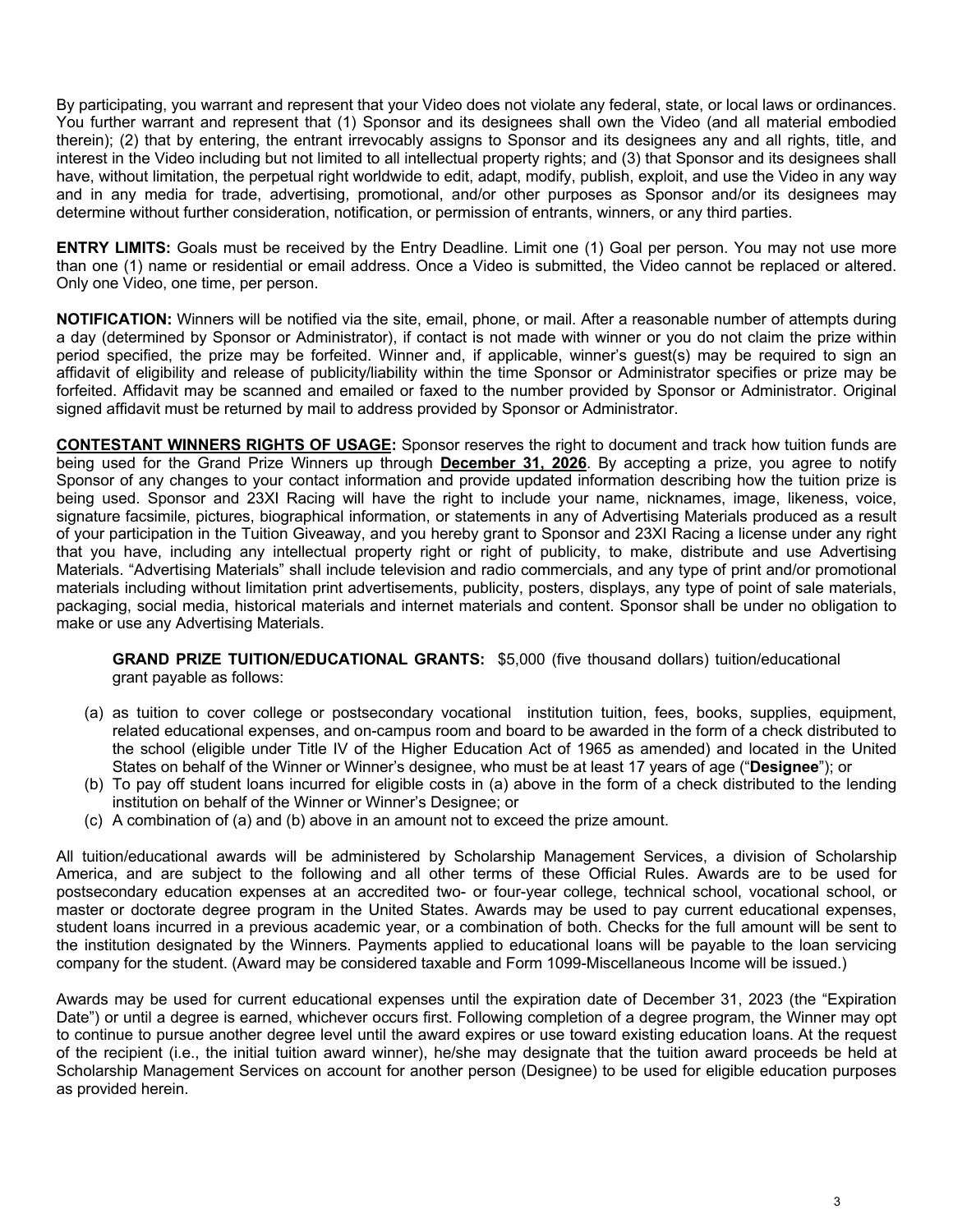Upon notification as an initial winner, the initial winner must notify Scholarship Management Services of his/her intent to gift the award proceeds to the Designee. Scholarship Management Services will set aside the funds until such time as the Designee notifies Scholarship Management Services that he/she is ready to use the funds for eligible education-related expenses. The tuition award proceeds shall be transferred one (1) time only. The initial tuition award winner must supply the following identifying information about the Designee: name, address, phone number, date of birth, relationship, and postsecondary school information (if known at such time). Scholarship Management Services shall not transfer the tuition award proceeds to the Designee until such time as the identifying information is verified by the Designee and to the satisfaction of Scholarship Management Services. The initial tuition award winner shall be responsible for completing and filing the required Gift Tax Forms with the Internal Revenue Service. There may be a tax liability to the winner and the winner should consult with a tax expert before making this decision. An IRS Form 1099 will be issued to the winner. Any tax liability will be the responsibility of the winner. Designees must be at least 17 years of age or older. Any designation shall have no effect on any offer of internships by 23XI Racing.

## **ANY FUNDS NOT USED BY THE EXPIRATION DATE WILL BE FORFEITED AND RETURNED TO SPONSOR.**

## **THE FOLLOWING TERMS ARE PART OF THE FULL OFFICIAL RULES.**

**GENERAL:** By participating, you agree to abide by the Rules and all decisions of Sponsor and its judges and administrators, which are final and binding in all respects. Non-compliance may result in disqualification. You are not a winner unless and until you have fully complied with the Rules and all award processes have been completed (including affidavits and any verifications required by Sponsor). All entries must use your actual name and residential address (as on your driver's license or government ID), no P.O. boxes. Documents must be signed by parent/legal guardian of a minor. Entries become Sponsor's property and will not be returned. Winners may not substitute, transfer, or redeem for cash all or any part of prize. If, for any reason, a prize cannot be awarded or winner is not capable of redeeming, Sponsor is not obligated to award it and reserves the right, in its sole discretion, whether or not to substitute the prize (or portion of prize) with a prize of comparable or greater value or cash value or select an alternate winner for forfeited prizes. If, for any reason, more prizes are available or claimed than the stated number, Sponsor reserves the right to randomly draw winners from eligible claimants. Winners are solely responsible for all taxes, if any, on prizes and may be required to provide a W9 form to Sponsor or Administrator for any prizes valued at \$600 or more. Winners are responsible for any expense or item not specifically awarded in the Rules.

**USE OF NAME/LIKENESS:** By accepting a prize, you grant Sponsor (its designees and 23XI Racing) the right to use your name and/or likeness for advertising purposes in any medium, without further compensation, except as prohibited by law.

**ACCOUNT HOLDER:** If disputed, entry will be deemed made by the natural person who is assigned to the account by the applicable provider or organization that assigns the phone, email, or other account number.

**LIMITATIONS:** Neither Sponsor nor any other Promotion Party is responsible for any:

- Lost, late, damaged, incomplete, illegible, misdirected, undeliverable, or postage-due mail;
- Email, network, electronic, software, equipment, service, processing, accessibility, or other errors, failures, or issues;
- Unauthorized access, tampering, hacking, theft, or destruction; or
- Other technical or human error related to the promotion, execution, or administration of the Promotion.

**VIOLATIONS:** Sponsor and 23XI Racing may, exercising their individual sole determination, disqualify anyone it believes has not complied with the Rules, may be tampering or acting in a non-sportsmanlike, disruptive, abusive, harassing, or threatening manner.

**CAUTION:** ATTEMPTS TO UNDERMINE THE LEGITIMATE OPERATION OF THE PROMOTION MAY VIOLATE CIVIL AND CRIMINAL LAWS AND SPONSOR MAY SEEK REMEDIES TO THE FULLEST EXTENT UNDER LAW.

**CHANGES:** Sponsor may, in its sole determination, cancel or modify any aspect of the Promotion or Rules for any reason which Sponsor, in its sole opinion, deems affects the promotion, execution, or administration of the Promotion (whether tampering, technical or human error, application of new or existing laws/regulations, or other issues).

**RULES INTERPRETATION:** The invalidity or unenforceability of any provision of these Official Rules will not affect the validity or enforceability of any other provision. Sponsor's or Administrator's failure to enforce any term of these Official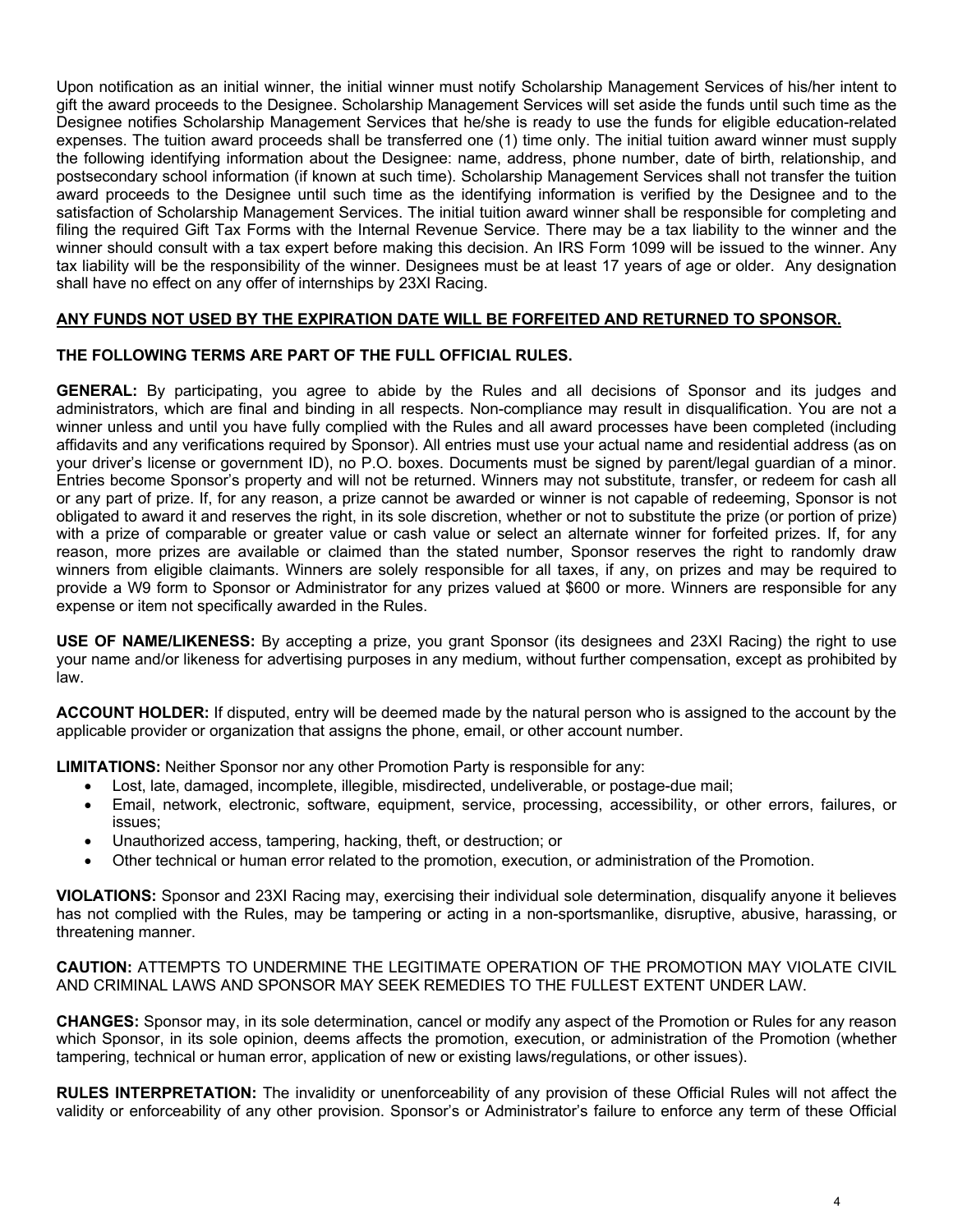Rules does not constitute a waiver of that provision. By entering this Promotion, you waive any right to claim ambiguity in these Official Rules.

**LIABILITY RELEASE:** BY PARTICIPATING, YOU RELEASE AND AGREE THAT NONE OF SPONSOR, ANY PROMOTION PARTY OR 23XI RACING WILL BE RESPONSIBLE OR LIABLE FOR ANY CLAIMS, ACTIONS, DAMAGES, LOSSES, COSTS, EXPENSES, AND LIABILITY OF ANY KIND (INCLUDING PROPERTY DAMAGE, PERSONAL INJURIES AND/OR DEATH, DIRECT, INDIRECT, INCIDENTAL, CONSEQUENTIAL, OR PUNITIVE DAMAGES, COUNSEL FEES, AND COURT COSTS) ARISING FROM ANYTHING RELATING TO:

- PROMOTION, EXECUTION, OR ADMINISTRATION OF THE PROMOTION (OR YOUR PARTICIPATION);
- CANCELLATION OR MODIFICATION OF ANY ASPECT OF THE PROMOTION;
- USE OF ANY WEBSITE RELATED TO THE PROMOTION OR MATERIALS ON THEM;
- ACCEPTANCE, POSSESSION, USE, MISUSE, OR NONUSE OF ANY PRIZE;
- PARTICIPATING IN OR TRAVELING TO ANY PROMOTION-RELATED ACTIVITY;
- USE OF YOUR NAME, LIKENESS, IMAGE OR VOICE IN ANY MANNER; OR
- ANY INTERNSHIP OR YOUR PARTICIPATION AS AN INTERN.

**INDEMNITY: By participating, you further agree to indemnify and hold harmless the Promotion Parties, 23XI Racing and their respective agents, representatives, officers, directors, shareholders, and employees from and against any injuries, losses, damages, claims, actions, and liability of any kind resulting from or in connection with the Promotion, the Prizes or any Internship to the fullest extent allowed under applicable law.** 

**NO WARRANTY:** ALL PRIZES ARE PROVIDED "AS IS" WITHOUT WARRANTY OF ANY KIND, EITHER EXPRESS OR IMPLIED, INCLUDING BUT NOT LIMITED TO WARRANTIES OF MERCHANTABILITY, FITNESS FOR A PARTICULAR PURPOSE, OR NON-INFRINGEMENT.

SOME JURISDICTIONS MAY NOT ALLOW EXCLUSIONS OF IMPLIED WARRANTIES OR INCIDENTAL OR CONSEQUENTIAL DAMAGES. CHECK YOUR LOCAL LAWS.

**DISPUTES:** IF NOT RESOLVED THROUGH DIRECT DISCUSSIONS, ANY DISPUTE OR CLAIM SHALL BE RESOLVED BY FINAL BINDING ARBITRATION WITH AN EXPERIENCED ARBITRATOR LICENSED TO PRACTICE LAW IN TEXAS. VENUE FOR ANY PROCEEDINGS WILL BE IN COLLIN COUNTY, TEXAS. REMEDIES SHALL BE SUBJECT TO ALL LIMITATIONS AND RELEASES IN THESE RULES, BE LIMITED TO ACTUAL OUT-OF-POCKET DAMAGES, AND SHALL NOT, IN ANY EVENT, INCLUDE ANY PUNITIVE, EXEMPLARY, CONSEQUENTIAL, OR INCIDENTAL DAMAGES, ATTORNEY'S FEES OR OTHER COSTS, OR BRINGING A CLAIM, OR ANY INJUNCTIVE OR OTHER EQUITABLE RELIEF.

BY ENTERING THE PROMOTION, ENTRANT AGREES THAT TO THE EXTENT PERMITTED BY APPLICABLE LAW: (A) ANY AND ALL DISPUTES, CLAIMS, AND CAUSES OF ACTION ARISING OUT OF OR CONNECTED WITH THE PROMOTION, OR ANY PRIZE AWARDED, WILL BE RESOLVED INDIVIDUALLY, WITHOUT RESORT TO ANY FORM OF CLASS ACTION; AND (B) ENTRANTS' REMEDIES ARE LIMITED TO A CLAIM FOR MONEY DAMAGES (IF ANY) AND ENTRANT IRREVOCABLY WAIVES ANY RIGHT TO SEEK INJUNCTIVE OR EQUITABLE RELIEF.

**USE OF DATA:** All information submitted by you will be treated according to Sponsor's Privacy Policy and the data use practices of 23XI Racing. By participating in the Promotion and providing any applicable contact information, you hereby agree to Sponsor's collection and usage of your personal information and acknowledge that you have read and accepted Sponsor's Privacy Policy available at https://www.keurig.com/content/privacy-policy and 23XI Racing's privacy policy set forth at 23xiracing.com/privacy-policy.

**ADMINISTRATION**: Administrator is responsible for the processing of entries and administration of the Promotion. Contact Administrator at its above address with any questions, comments, or problems.

**FOR A WINNERS LIST**: Mail a self-addressed stamped envelope to Winners List Address above by the Winners List Request Deadline. List will be sent once all prizes awarded.

### **THIS PROMOTION IS NOT SPONSORED OR ADMINISTERED BY FACEBOOK, INSTAGRAM, OR TWITTER. THESE SOCIAL MEDIA SITES MAY BE USED TO ADVERTISE THE PROMOTION ONLY.**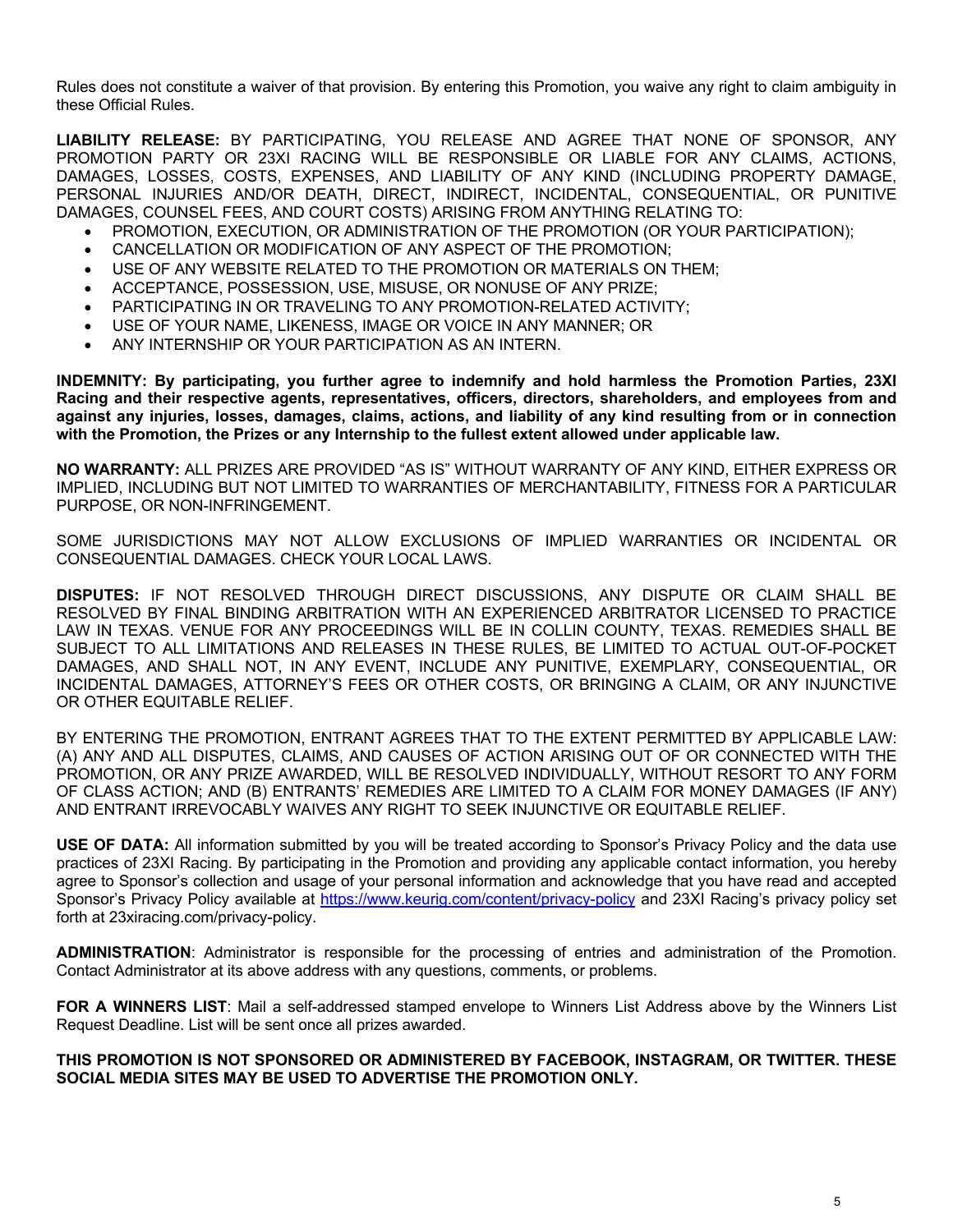# **23XI Racing Terms and Conditions**

In addition to the foregoing, the following terms and condition apply to 23XI Racing's participation in the Promotion, including without limitation its consideration, selection and provision of the Internship:

- 1. Any internship offers will be extended at 23XI Racing's sole discretion and grand prize winners are not guaranteed a 23XI Racing internship.
- 2. There is no estimated retail value associated with an internship with 23XI Racing.
- 3. It is understood that any internship will be temporary, and 23XI Racing will be under no obligation to continue the internship or make any offer of permanent employment following the last day of any such internship.
- 4. Any internship will be a training experience and interns will be required to enter into an Internship Agreement with 23XI Racing that sets forth the terms and conditions of the internship, including but not limited to duration and duties.
- 5. Any internship will be conditioned upon the intern's agreement to comply with 23XI Racing policies and procedures.
- 6. Travel to (including airfare) the internship location and lodging during the internship program are not included.
- 7. 23XI Racing reserves the right to modify the internship program, including dates and duration, in its sole discretion.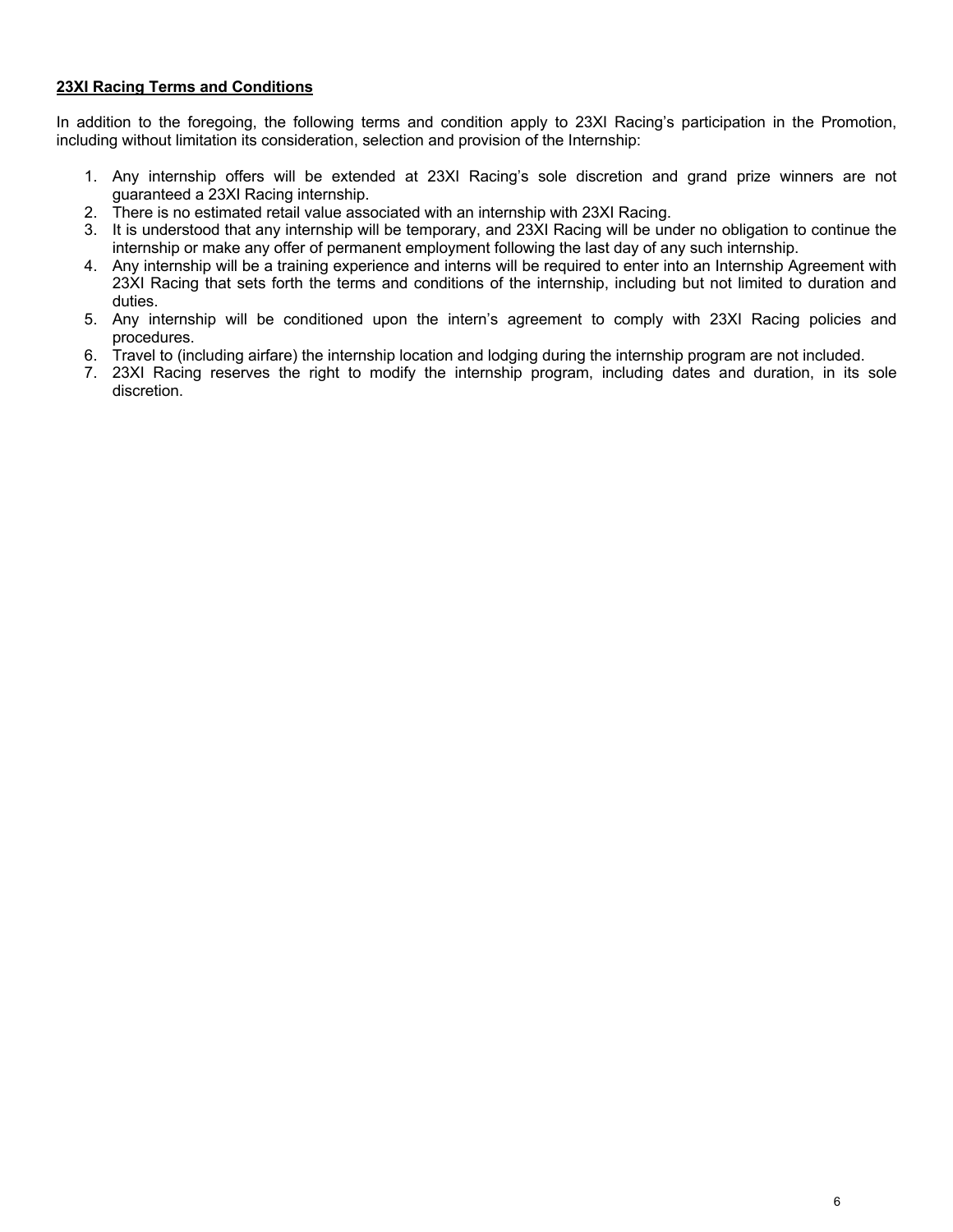# **ABBREVIATED RULES**

# **Online/Print**

**NO PURCHASE NECESSARY.** INTERNET, EMAIL REQUIRED. Must be U.S. legal resident. Go to https://23XIspeedinstitute.com/drpepper to enter/upload goal/rules/details. Subject to full Official Rules. Void where prohibited. **Must be 18-24 by 4/3/22. Goals must be uploaded by and Promotion ends 5/13/22**. **ANY FUNDS NOT USED BY DECEMBER 31, 2023 WILL BE FORFEITED AND RETURNED TO SPONSOR.**

DR PEPPER is a registered trademark of Dr Pepper/Seven Up, Inc. © 2022 Dr Pepper/Seven Up, Inc.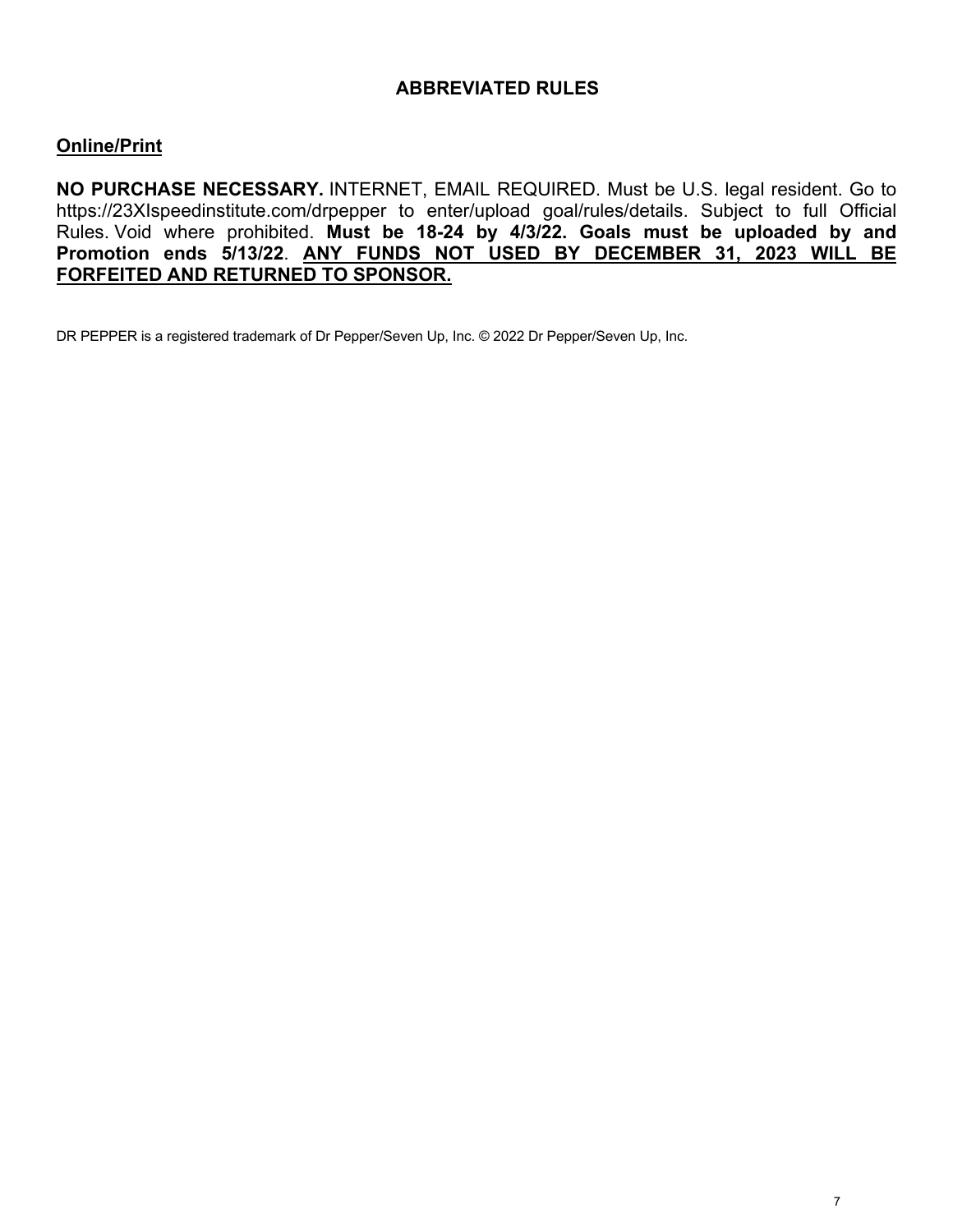## **AFFIDAVIT OF ELIGIBILITY/RELEASE OF LIABILITY**

| <b>STATE OF</b>                       |                                                                                                                                     |  |  |
|---------------------------------------|-------------------------------------------------------------------------------------------------------------------------------------|--|--|
| COUNTY OF <u>________________</u>     |                                                                                                                                     |  |  |
|                                       |                                                                                                                                     |  |  |
| I am an adult, years of age. I reside |                                                                                                                                     |  |  |
| at l                                  | (Residential Street Address - city, state and zip - no PO Box will be accepted)                                                     |  |  |
|                                       |                                                                                                                                     |  |  |
|                                       | My phone numbers are: Home: $\qquad \qquad$ $\qquad$ Cell: $\qquad \qquad$                                                          |  |  |
|                                       | Work: $($ $)$ Fax: $($ $)$                                                                                                          |  |  |
|                                       |                                                                                                                                     |  |  |
|                                       |                                                                                                                                     |  |  |
| <b>Promotion:</b><br>Sponsor:         | 2022 Dr Pepper/23XI SPEED Institute Tuition Giveaway<br>Dr Pepper/Seven Up, Inc., 6425 Hall of Fame Lane, Frisco, TX 75034          |  |  |
| <u>ADMINISTRATORS:</u>                |                                                                                                                                     |  |  |
| <b>Administrator:</b>                 | Innovative Processing, Inc. PO Box 240, Clear Lake, MN 55319                                                                        |  |  |
| <b>Website Administration:</b>        | 2311 Racing, LLC, 218 Raceway Drive, Mooresville, NC 28117                                                                          |  |  |
| <b>Scholarship Administrator:</b>     | Scholarship America, Scholarship Management Services, Attn: Dr Pepper<br>Tuition Giveaway, One Scholarship Way, St. Peter, MN 56082 |  |  |
| <b>Internship Administrator:</b>      | 2311 Racing, LLC, 218 Raceway Drive, Mooresville, NC 28117                                                                          |  |  |
| <b>Age Eligibility:</b>               | Must be at least 18 but no older than 24 on 4/3/22                                                                                  |  |  |

Approximate Retail Value of Prize: \$5,000

I am submitting this Affidavit/Release for forwarding to Sponsor with the understanding that it will be relied on to confirm my eligibility in the Promotion.

I represent that I am a U.S. legal resident of an Eligible State and my age is within the Age Eligibility. I also represent that I am not nor are any member of my immediate family or household (whether or not related): (A) an employee, officer or director of any Promotion Party, or (B) an owner/operator or person responsible for purchasing or promotion decisions at retailers of Sponsor products.

"**Immediate family**" means spouses, parents, children, siblings and step-parents/children/siblings, whether or not living at the same residence.

"**Promotion Part(ies)**" means Sponsor, its bottlers or distributors, Administrator, their respective parents, subsidiaries and affiliates, their promotion partners, advertising or promotion agencies, promotion materials suppliers, website developers, judging organizations, auditing or legal firms and other parties engaged in the promotion, administration or execution of the Promotion, and all of their employees, officers, directors and agents.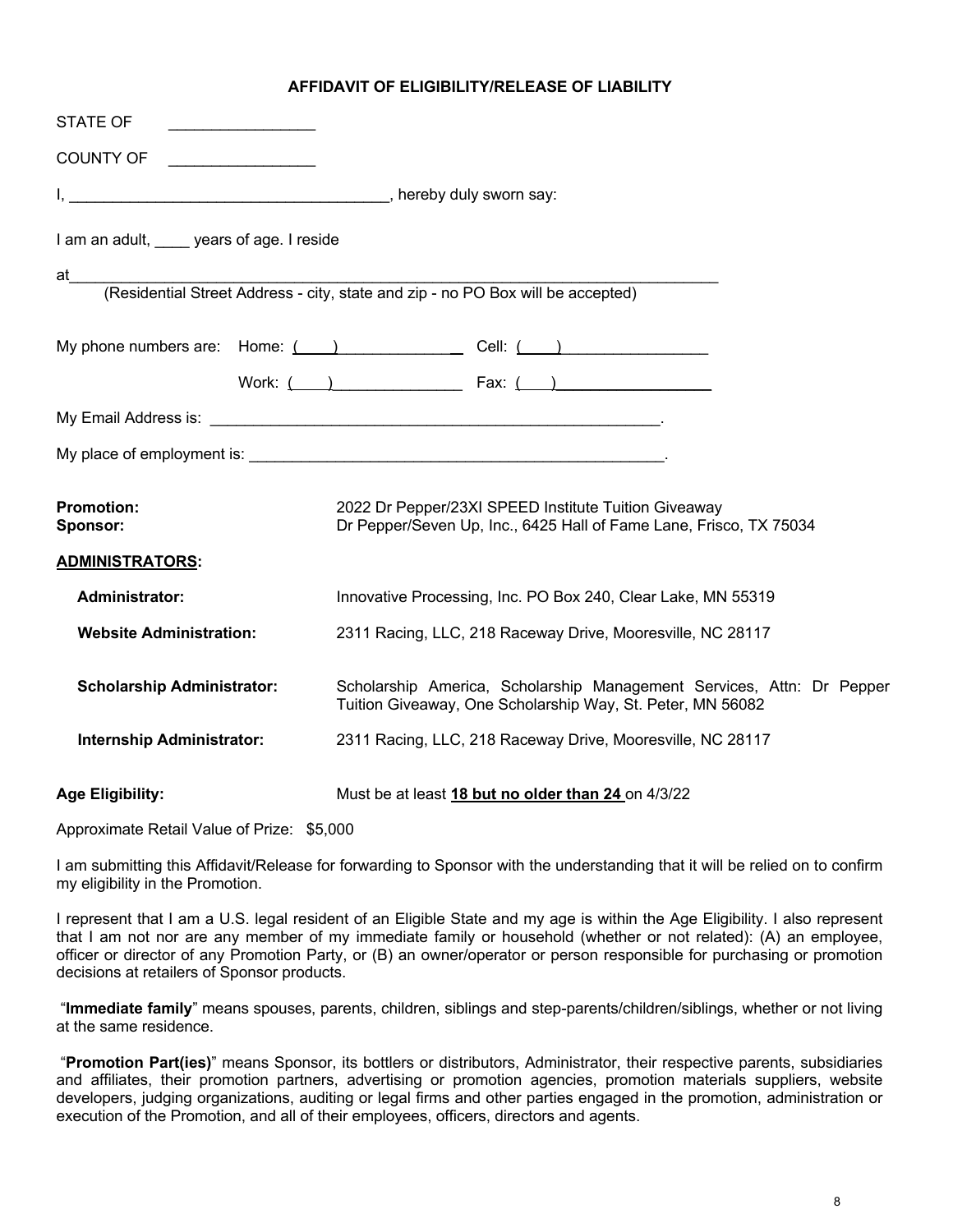I confirm that:

- I have not used more than one name or residential or email address to enter.
- I completed my own entr(ies) and have not used any automated, form filling, programmed or similar service or system.
- I have entered using my actual name and residential address as on my driver's license or government ID.
- If I entered based on the nomination by someone else, I gave my permission to use my name and Goal to enter
- Neither I nor anyone in my household has won a prize (valued at \$600 or more) in the last 12 consecutive month period in any promotion sponsored by Sponsor or any of its affiliates.

By participating, I warrant and represent that my answer how I'll change the world ("Goal") and my video ("Video") do not violate any federal, state or local laws or ordinances. I further warrant and represent that (1) Sponsor & its designees shall own the Goal and Video (and all material embodied therein); (2) that by entering (directly or by being nominated by someone else), I irrevocably assign to Sponsor and its designees any and all rights, title and interest in the Goal and Video including but not limited to all intellectual property rights; and (3) that Sponsor and its designees shall have, without limitation, the perpetual, right worldwide to edit, adapt, modify, publish, exploit and use the Goal and Video in any way and in any media for trade, advertising, promotional and/or other purposes as Sponsor and/or its designees may determine without further consideration, notification or permission of entrants, winner or any third parties.

As provided in the Official Rules, I accept and agree to abide by the Official Rules, and acknowledge without limitation that any internship I receive is subject to the Official Rules, and all decisions of Sponsor, 23XI Racing, and its independent judging and administration organizations, which are final and legally binding in all respects.

I hereby agree to be solely responsible for all applicable federal, state, and local taxes, if any, on prize(s).

If the prize or prizes have an approximate retail value ("ARV") as listed above of \$600 or more, I have included a signed W9 form.

I also agree to be responsible for any other expenses not specified herein as being awarded.

I agree that the prize cannot be transferred and no substitutions will be made.

By accepting the prize, I give permission for Sponsor, 23XI Racing, and its designees to use my name and/or likeness for purposes of advertising and trade in any medium, including the Video I submitted and any video made by Sponsor or its designees of my notification that I am a potential winner or in connection with any competition and prize related activity, without further compensation, unless prohibited by law.

## **AS PROVIDED IN THE OFFICIAL RULES, I UNDERSTAND THAT ANY FUNDS NOT USED BY DECEMBER 31, 2023 WILL BE FORFEITED AND RETURNED TO SPONSOR**.

**LIABILITY RELEASE**: BY PARTICIPATING, I RELEASE AND AGREE THAT NONE OF SPONSOR, ANY PROMOTION PARTY, OR 23XI RACING WILL BE RESPONSIBLE OR LIABLE FOR ANY CLAIMS, ACTIONS, DAMAGES, LOSSES, COSTS, EXPENSES AND LIABILITY OF ANY KIND (INCLUDING PROPERTY DAMAGE, PERSONAL INJURY AND/OR DEATH, DIRECT, INDIRECT, INCIDENTAL, CONSEQUENTIAL OR PUNITIVE DAMAGES, COUNSEL FEES AND COURT COSTS) ARISING FROM ANYTHING RELATING TO:

- PROMOTION, EXECUTION OR ADMINISTRATION OF THE PROMOTION (OR MY PARTICIPATION);
- CANCELLATION OR MODIFICATION OF ANY ASPECT OF THE PROMOTION;
- USE OF ANY WEB SITE RELATED TO THE PROMOTION OR MATERIALS ON THEM;
- ACCEPTANCE, POSSESSION, USE, MISUSE, OR NONUSE OF ANY PRIZE;
- PARTICIPATING IN OR TRAVELING TO ANY PROMOTION-RELATED ACTIVITY;
- USE OF MY NAME, LIKENESS, IMAGE OR VOICE IN ANY MANNER; OR
- ANY INTERNSHIP OR MY PARTICIPATION AS AN INTERN.

**INDEMNITY: I further agree to indemnify and hold harmless the Promotion Parties, 23XI Racing and their respective agents, representatives, officers, directors, shareholders and employees from and against any injuries, losses, damages, claims, actions and liability of any kind resulting from or in connection with the Promotion, the Prizes or any Internship to the fullest extent allowed under applicable law.**